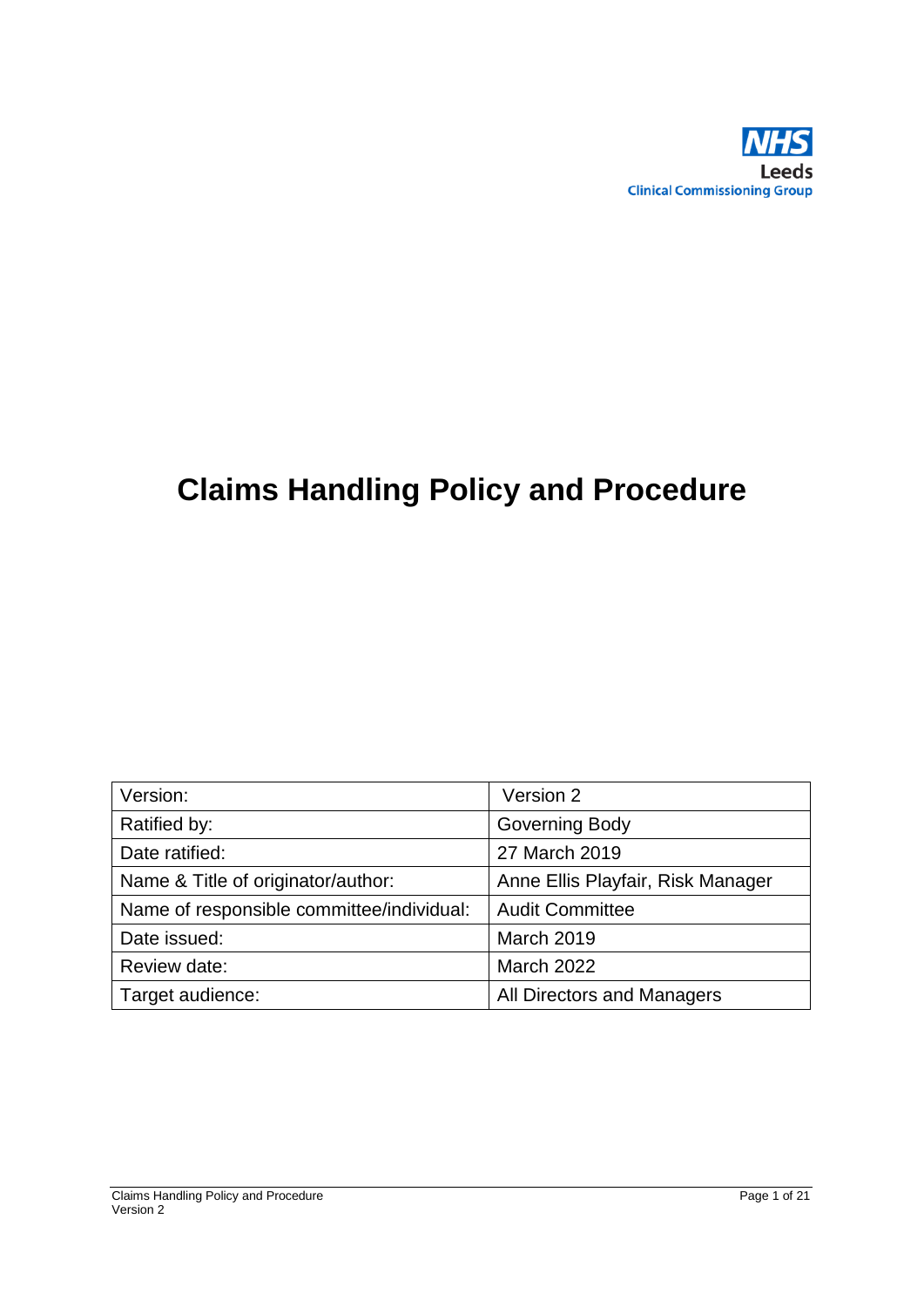## **CONTENTS**

Equality Statement

| 1  | Introduction                                                      | 3  |
|----|-------------------------------------------------------------------|----|
| 2  | Purpose                                                           | 4  |
| 3  | <b>Roles and Responsibilities</b>                                 | 5  |
| 4  | <b>Procedure for Claims Management</b>                            | 7  |
| 5  | Investigation<br>and<br>Root<br>Cause<br>Analysis                 | 9  |
| 6  | Confidentiality                                                   | 10 |
| 7  | Mechanisms for<br>Support<br>Patients/<br><b>Carers and Staff</b> | 10 |
| 8  | Links<br>with Governance<br><b>Risk</b><br>and<br>Management      | 11 |
| 9  | <b>Liaison with Third Parties</b>                                 | 11 |
| 10 | Coroner                                                           | 12 |
| 11 | <b>Claims Data Collection and Analysis</b>                        | 12 |
| 12 | Learning from Experience                                          | 12 |
| 13 | <b>Decision Process</b>                                           | 12 |
| 14 | <b>Ex-Gratia Payments</b>                                         |    |
| 15 | <b>Review and Revision Arrangements</b>                           | 13 |
| 16 | Monitoring Compliance / Effectiveness                             | 13 |
| 17 | References                                                        | 13 |
| 18 | <b>Associated Policies</b>                                        | 14 |
| 19 | Definitions                                                       | 14 |
|    | <b>APPENDIX 1</b><br><b>Claims Process Flowchart</b>              | 18 |
|    | <b>APPENDIX 2</b><br><b>Equality Impact</b>                       | 19 |

Assessment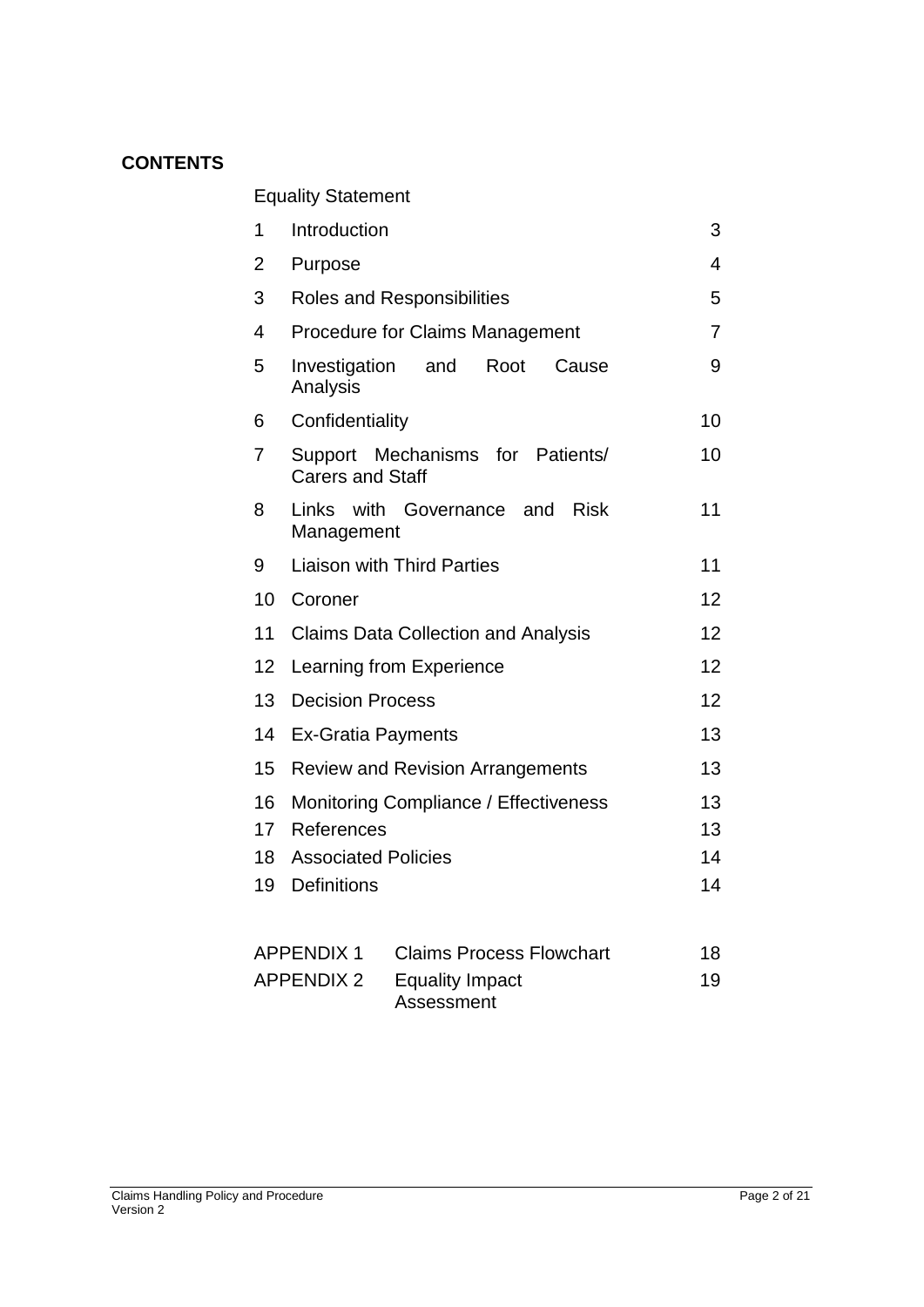## **EQUALITY STATEMENT**

In applying this policy, the organisation will have due regard for the need to eliminate unlawful discrimination**,** promote equality of opportunity**,** and provide for good relations between people of diverse groups, in particular on the grounds of the following characteristics protected by the Equality Act (2010); age, disability, gender, gender reassignment, marriage and civil partnership, pregnancy and maternity, race, religion or belief, and sexual orientation. In addition, the CCG will ensure that employees and job applicants are not unreasonably discriminated against on the basis of other characteristics including socio-economic status, offending background, political affiliation and trade union membership. An Equality Impact Assessment is used for all policies and procedures (see Appendix 2).

## **1. INTRODUCTION**

NHS Leeds Clinical Commissioning Group is committed to the effective and timely investigation of, and response to, any claim that includes allegations regarding clinical negligence, liability to third parties or personal injury. The organisation will follow the requirements of, and respond to the recommendations made by, NHS Resolution in the management of all claims. It is important that patients, staff and visitors who have valid claims against NHS Leeds Clinical Commissioning Group have access to a range of remedies, including an explanation, an apology, remedial treatment and, where justified, monetary compensation. NHS Leeds Clinical Commissioning Group is also committed to monitoring claims and collecting information to help facilitate wider organisational learning as a tool of risk management.

This policy deals only with the handling of clinical negligence, personal injury and property expense claims against the NHS Leeds Clinical Commissioning Group. It is based on current guidance from NHS Resolution. Any future changes in guidance will be followed, and may supersede the procedures laid down in this policy. NHS Resolution is, in effect, an insurer to NHS bodies.

NHS Leeds Clinical Commissioning Group aims to manage claims in a systematic and co-ordinated way to achieve:-

- Openness and timeliness in the investigation of concerns raised by individuals who feel they have been harmed by the acts or omissions of NHS Leeds Clinical Commissioning Group or its staff;
- Prompt processing of claims to remove uncertainty for all involved. particularly the claimant, to settle quickly those claims that have merit, and to discourage the prolonged pursuit of unmeritorious claims and the prolonged defence of meritorious claims;
- Minimisation of costs associated with the investigation of claims and any subsequent litigation;
- Resolution of as many disputes as possible before the issue of Court Proceedings;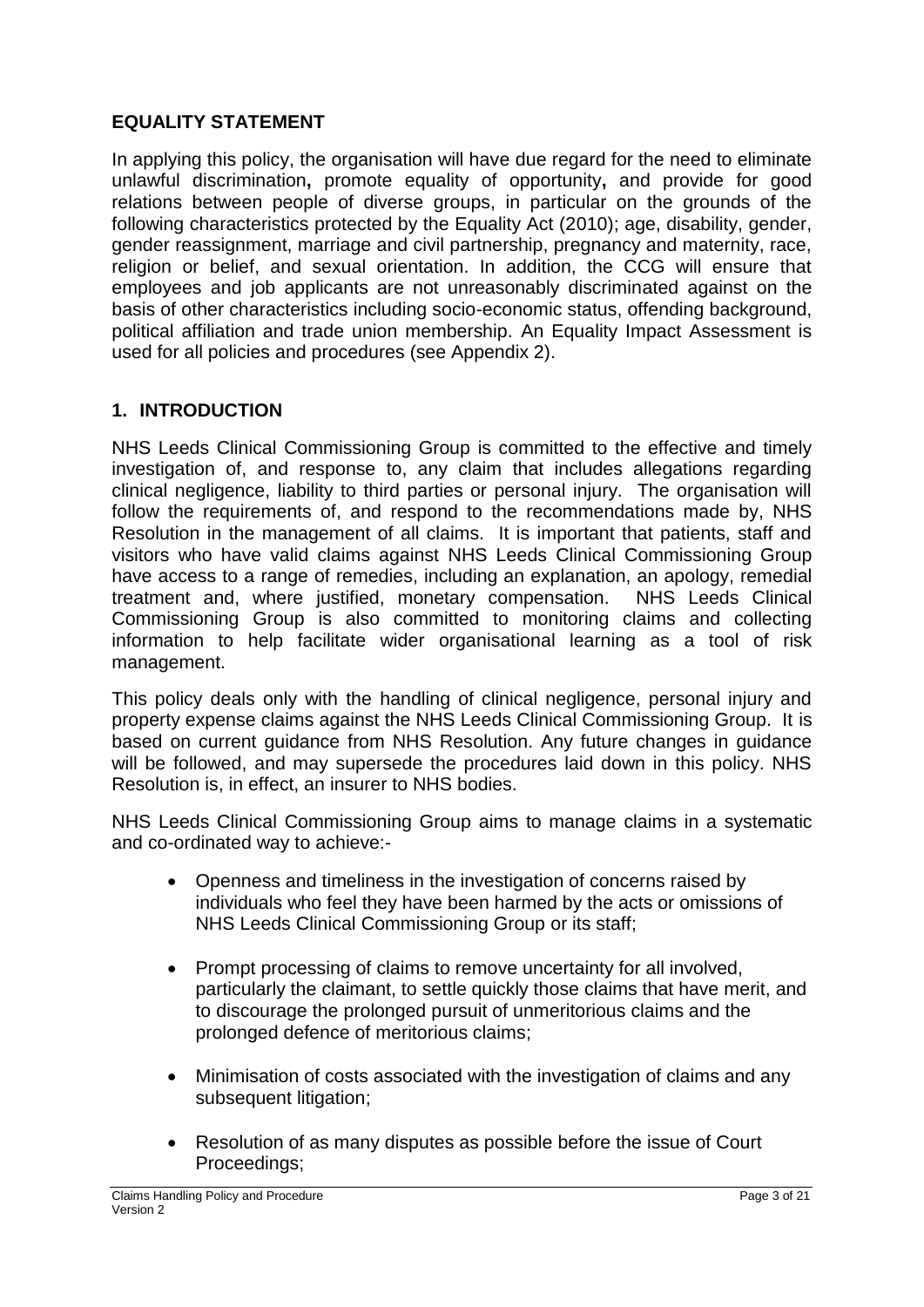- Where a resolution is not achievable, to lay the ground to enable litigation to proceed on a reasonable timetable, at a reasonable and proportionate cost, and to limit the matters in contention;
- Learn from claims and minimise recurrence.

The policy covers all incidents which have given, or may give rise to, a claim by an employee, patient or a third party. The policy applies to all staff but not to independent contractors, who are required to make their own arrangements for managing claims against them.

As a Clinical Commissioning Group, the organisation is a commissioner rather than a provider of care. Therefore, where CCG staff are aligned with other organisations involved in the delivery of clinical care, the provider organisation will be required to ensure that adequate indemnity cover is in place for the delivery of clinical care, as appropriate.

### **2. PURPOSE**

The purpose of this document is to set out NHS Leeds Clinical Commissioning Group's policy and guidance with regard to the management of Clinical Negligence Scheme for Trusts (CNST), Liabilities to Third Parties Scheme (LTPS) and Property Expenses Scheme (PES) claims to ensure that:-

- The processes for claims handling are integrated into the overall governance framework within NHS Leeds Clinical Commissioning Group;
- Reliable and complete information is gathered at the start of any claim;
- Individual claims are risk assessed and categorised in terms of severity and likelihood and the risk score will determine the level of investigation to be undertaken;
- Risk issues are identified and addressed promptly;
- Staff who are involved in the investigation of claims are supported through the process and kept up-to-date with developments;
- The interface between complaints, incidents and claims is such that individuals are not compelled into commencing unnecessary litigation;
- The offer of non-pecuniary solutions to patients is made where appropriate;
- NHS Leeds Clinical Commissioning Group learns from claims and minimises recurrence.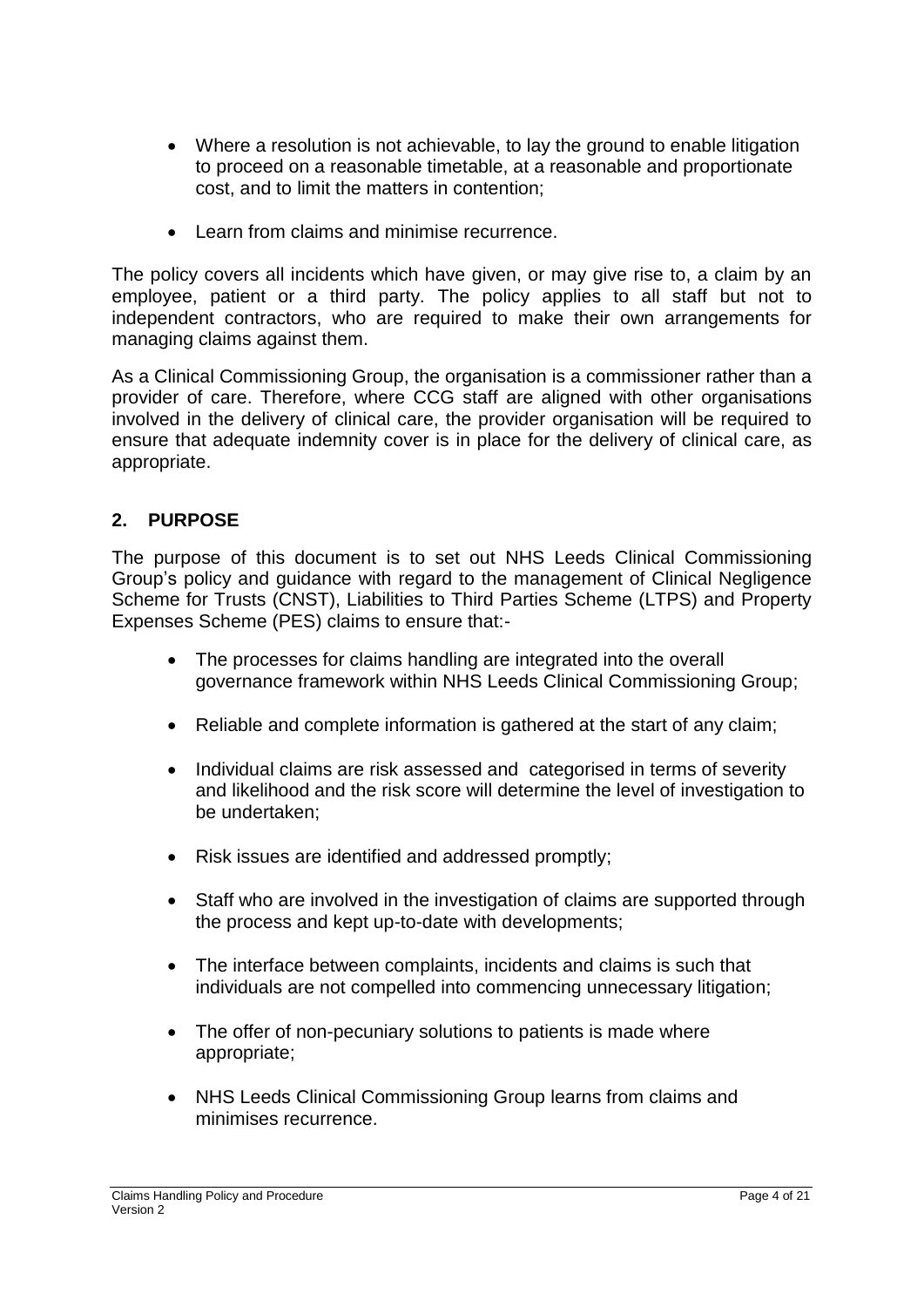### **3. ROLES AND RESPONSIBILITIES**

#### **Roles and Responsibilities within NHS Leeds Clinical Commissioning Group**

The Accountable Officer has overall responsibility for claims management. Prime responsibility and accountability for claims management must remain part of NHS Leeds Clinical Commissioning Group's management structure with Executive Directors, Managers and other senior professional staff responsible for the maintenance of standards in their areas.

The NHS Leeds Clinical Commissioning Group Governing Body will:

- Ensure that the organisation is managing its affairs efficiently and effectively through the implementation of internal controls to manage risk;
- Promote an open, fair and positive learning culture to support staff and help improve the safety and quality of the CCG, and reflect a duty of candour as described in the Francis Report (see the NHS Leeds Clinical Commissioning Group Being Open Statement contained within the Incident Management Policy and Procedures).

#### **Designated Governing Body Member**

The Director of Corporate Services is the Director responsible for compliance with the Claims Handling Policy, and is responsible for ensuring the Governing Body is informed, and assured, that the claims management system within NHS Leeds Clinical Commissioning Group is effective.

#### **Head of Corporate Governance and Risk**

The Head of Corporate Governance and Risk is responsible for developing the Claims Handling Policy and Procedure, including procedures for managing clinical negligence and personal injury claims, and will inform the Governing Body of significant issues and major developments related to the management of claims. The Head of Corporate Governance and Risk is also responsible for signing a Statement of Truth.

#### **Risk Manager**

The Risk Manager is responsible for oversight of the investigation of any claims made against the CCG, and will liaise with NHS Resolution in relation to claims and the CCG's indemnity cover.

#### **Committee with over-arching responsibility for claims management**

The Audit Committee will be provided with claims information on a six monthly basis. The Audit Committee will ensure that the system for claims reporting, and learning the lessons, is regularly reviewed and implemented in line with NHS Resolution and NHS Leeds Clinical Commissioning Group requirements.

#### **Corporate Governance and Risk Team**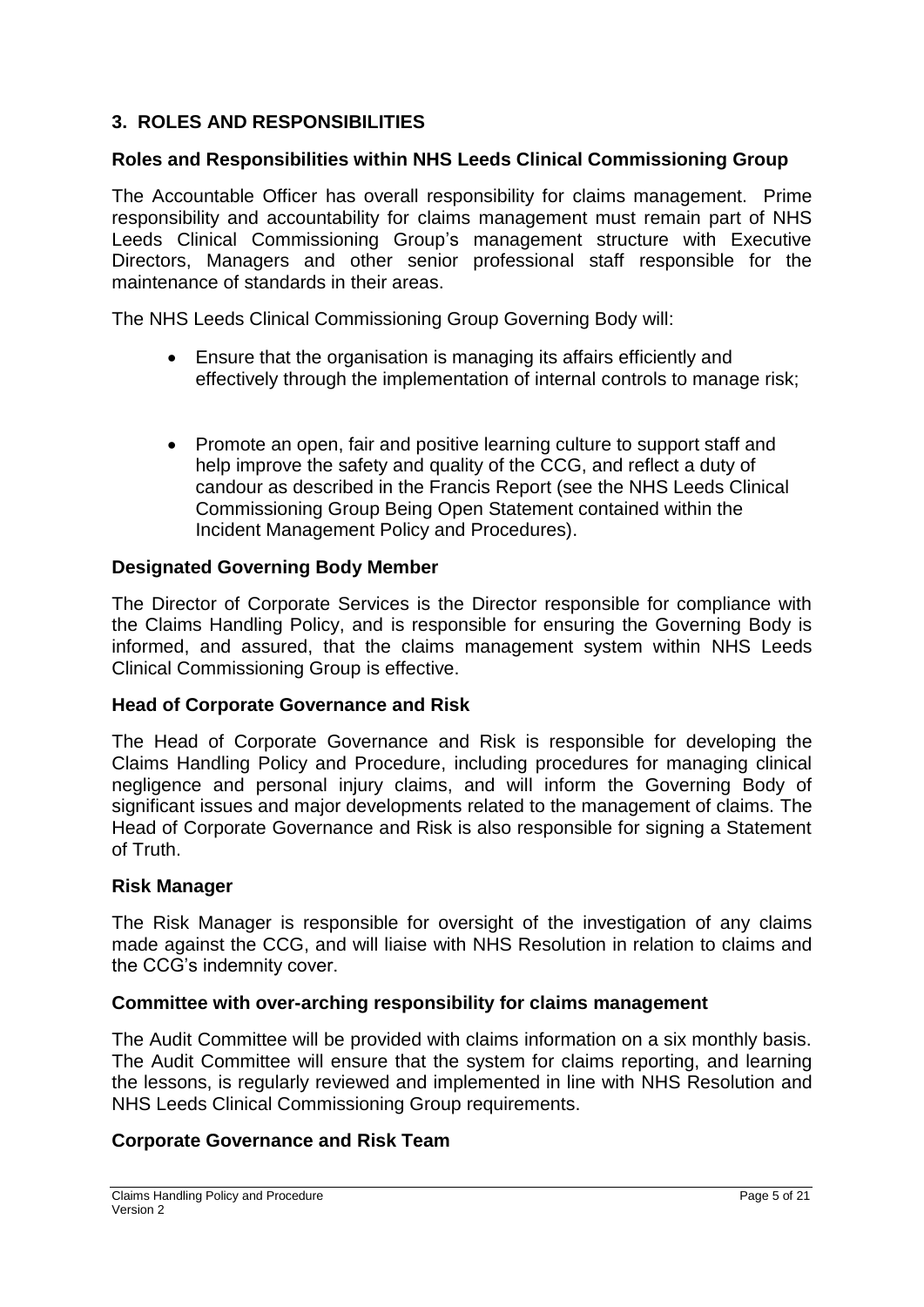The Corporate Governance and Risk Team will administer the claims reporting process and provide advice and guidance to staff regarding Claims Handling Policy and the reporting procedure. The Corporate Governance and Risk Team is responsible for co-ordinating the investigation of claims, which includes:

- Responsibility for the conduct and control of all claims in accordance with this Claims Handling policy and for the management of claims and NHS Resolution reporting guidelines;
- Responsibility for ensuring that certain initial investigations have been made and a preliminary analysis has been done, if required;
- Responsibility for following the Pre-action Protocol for the Resolution of Clinical Disputes is followed, including responding to letters of claim and forwarding them to NHS Resolution, within the timescales laid down;
- Responsibility for liaising with NHS Leeds Clinical Commissioning Group staff, neighbouring provider trusts, NHS Resolution, legal advisors, claimant and defence solicitors, Coroners, Police Services and any other relevant person/agency, as appropriate;
- Requesting the signing of Statement of Truth documents by the Director of Corporate Services of NHS Leeds Clinical Commissioning Group and liaising with NHS Resolution and relevant staff at appropriate stages of claims;
- Keeping relevant staff informed of developments with regard to individual claims;
- Ensuring six monthly reports are submitted to the Audit Committee ;
- Maintaining a record of claims on a database;
- Advising on the preservation of records relating to individual claims;
- Liaising with the Head of Communications and Engagement, as necessary, where there is the possibility of publicity occurring;
- Identifying risk management issues, ensuring that these are reported to the relevant Directors for action and recording on the risk register, as appropriate, and that lessons are learnt for service improvement and that these are reported to the relevant groups for action.

### **Role of Managers**

Wherever possible those involved in the claims investigation should be encouraged to provide factual statements to aid the claims investigation process. The Clinical Lead can be asked to provide an objective overview or advice where appropriate. If external opinion is necessary, NHS Resolution/Defence Solicitor would routinely instruct such independent experts.

### **Clinicians/Specialist Advisors**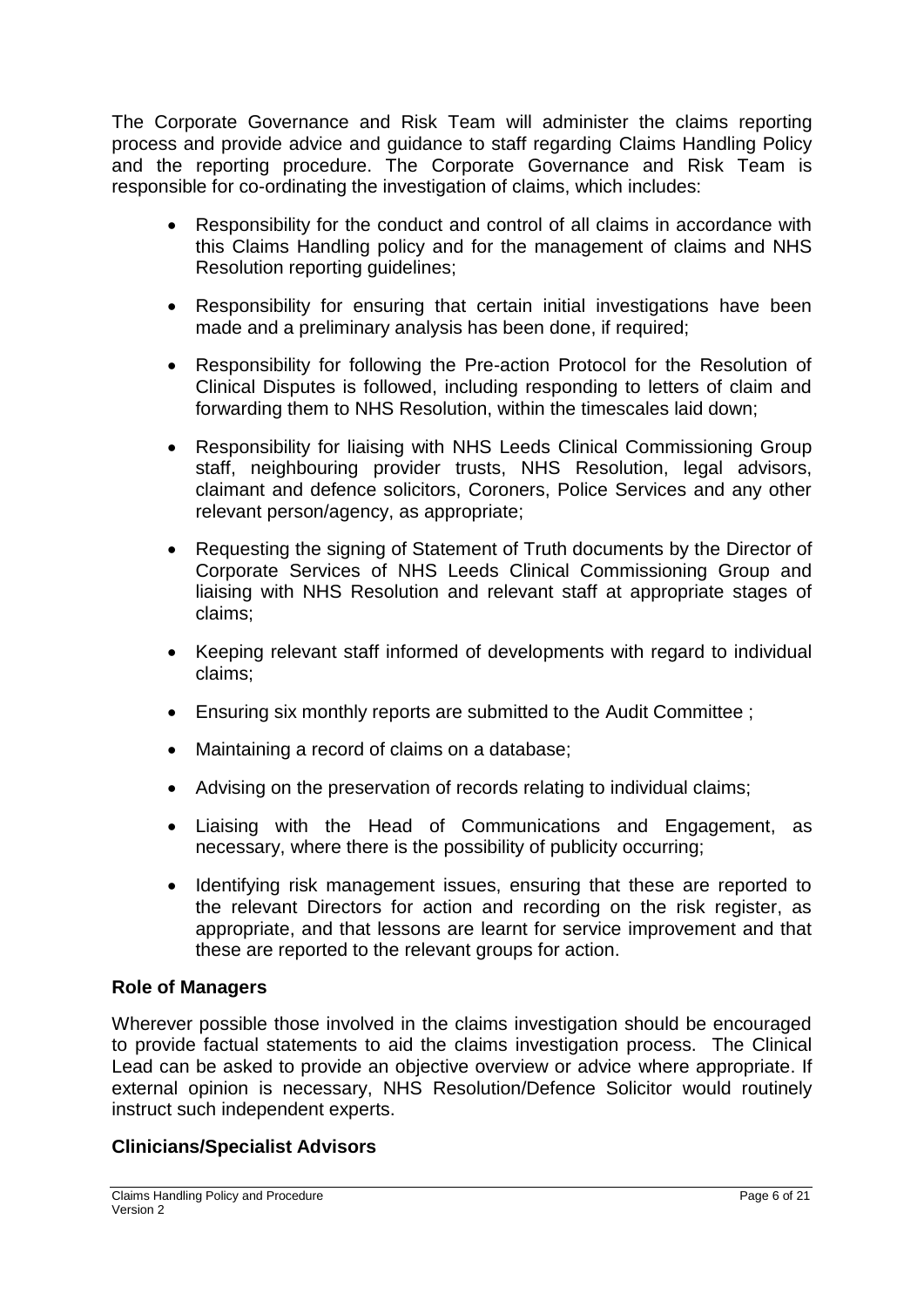Arrangements will be made to ensure that adequate advice can be obtained at all times, e.g. via NHS Resolution or NHS Leeds Clinical Commissioning Group solicitors, particularly when deciding when to involve clinical staff or specialist advisors.

## **All Staff**

All staff are responsible for referring immediately all claims and potential claims to the Corporate Governance and Risk Team who must be informed about all claims correspondence within 1 working day. No contact may be made with the claimant's solicitors or NHS Leeds Clinical Commissioning Group solicitors/legal advisors without prior agreement. Staff will participate fully in the management of claims, providing relevant records, incident reports, complaint files, together with supporting documentation and complying with all notified deadlines.

Staff should ensure that the content of reports must be factual and avoid personal opinion and supposition as far as practically possible.

The interpretation of such reports may amount to an admission of liability but this should not inhibit staff from dealing properly and effectively with any remedial action that may be indicated.

## **4. PROCEDURE FOR CLAIMS MANAGEMENT**

An overview of the claims process is set out at appendix 1.

#### **Triggers for invoking the Claims Procedure**

Routinely for clinical negligence claims the initial trigger will be a Pre Action disclosure request from the claimant's solicitors, or occasionally a request from a litigant in person. This may or may not follow on from a previous complaint/incident investigation, Root Cause Analysis, or Coroner's Inquest. Such requests are reported to NHS Resolution in accordance with the clinical negligence reporting guidelines. Such requests are normally received by the Corporate Governance and Risk Team. Where such correspondence is received by another department; it must be passed immediately to the Head of Corporate Governance and Risk, unacknowledged.

Routinely for employer's/public liability claims, a Pre-Action Protocol Letter of Claim is received from the claimant's solicitors; occasionally a request for compensation is made by a litigant in person. These are reported to NHS Resolution in accordance with the non-clinical claims reporting guidelines.

#### **Delegation Limits**

From 1 April 2002, NHS Resolution meets all/any demands for compensation as a result of clinical negligence. As there are no longer any excesses in the CNST scheme, NHS Resolution authorisation will be required before admissions are made and monetary compensation is offered.

The Corporate Governance and Risk Team will work in conjunction with NHS Resolution to determine the conduct of individual cases, reporting appropriate cases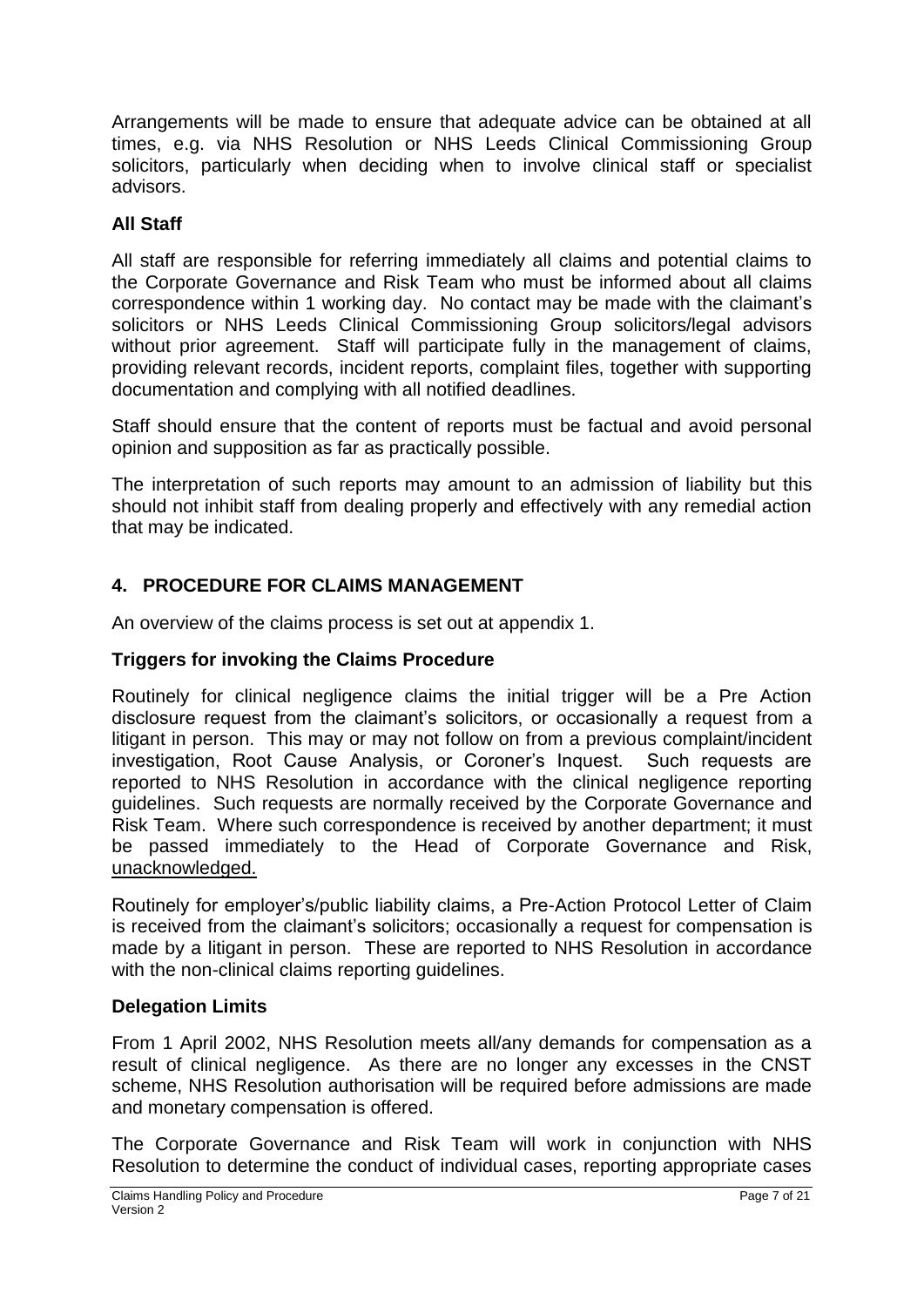and, at an appropriate stage, in line with the CNST Reporting Guidelines. It is therefore normally inappropriate for payments to be made by NHS Leeds Clinical Commissioning Group; the only exceptions may be small ex-gratia payments, caused by administrative failures, involving loss of out-of-pocket expenses. These may be made in appropriate circumstances, subject to them not compromising NHS Resolution responsibilities in relation to liability.

For non-clinical claims the standard excesses applying are:

- Employers Liability Claims £10,000
- Public Liability Claims £3,000
- Property Expenses Scheme £20,000

### **Disclosure**

Requests for disclosure of medical records in clinical claims and potential clinical claims are handled by the [team] which will be expected to comply with relevant disclosure process and timescales in the Data Protection Act 2018,Access to Health Records Act 1990, the General Data Protection Regulation(EU) 2016/679 (GDPR) and the Pre-action Protocol for the Resolution of Clinical Disputes – within one calendar month of receiving a properly authorised request or within 21 days for deceased patients' records.

In claims where disclosure is the responsibility of the Corporate Governance and Risk Team they will ensure that all relevant originals of medical records, ancillary records, supplementary documents, specimens, recordings including CTG traces, charts etc. are collated and retained until the conclusion of the claim.

#### **Timescales**

There are timescales relating to the period within which a claim should be brought which is described as the 'limitation period'. For personal injury and clinical negligence claims, the claimant should issue their Claim within a period of 3 years from the date of the incident which allegedly caused them harm, or within 3 years of their 'date of knowledge' if this can be proven to be later.

There are two main exceptions to this relating to children (their 3 year period does not commence until they reach the age of 18) or people with a disability who are incapable of managing their own affairs. These individuals may bring an action at anytime whilst the disability exists.

There are a number of timescale targets which apply to the claims management process. The Corporate Governance and Risk Team on behalf of NHS Leeds Clinical Commissioning Group will aim to meet the following targets, where applicable:

a) Reporting a letter of claim regarding clinical negligence to NHS Resolution – within 24 hours of receipt. The letter of claim indicates that the formal legal process has commenced and there will be three months to respond formally, provided that the letter is Protocol compliant.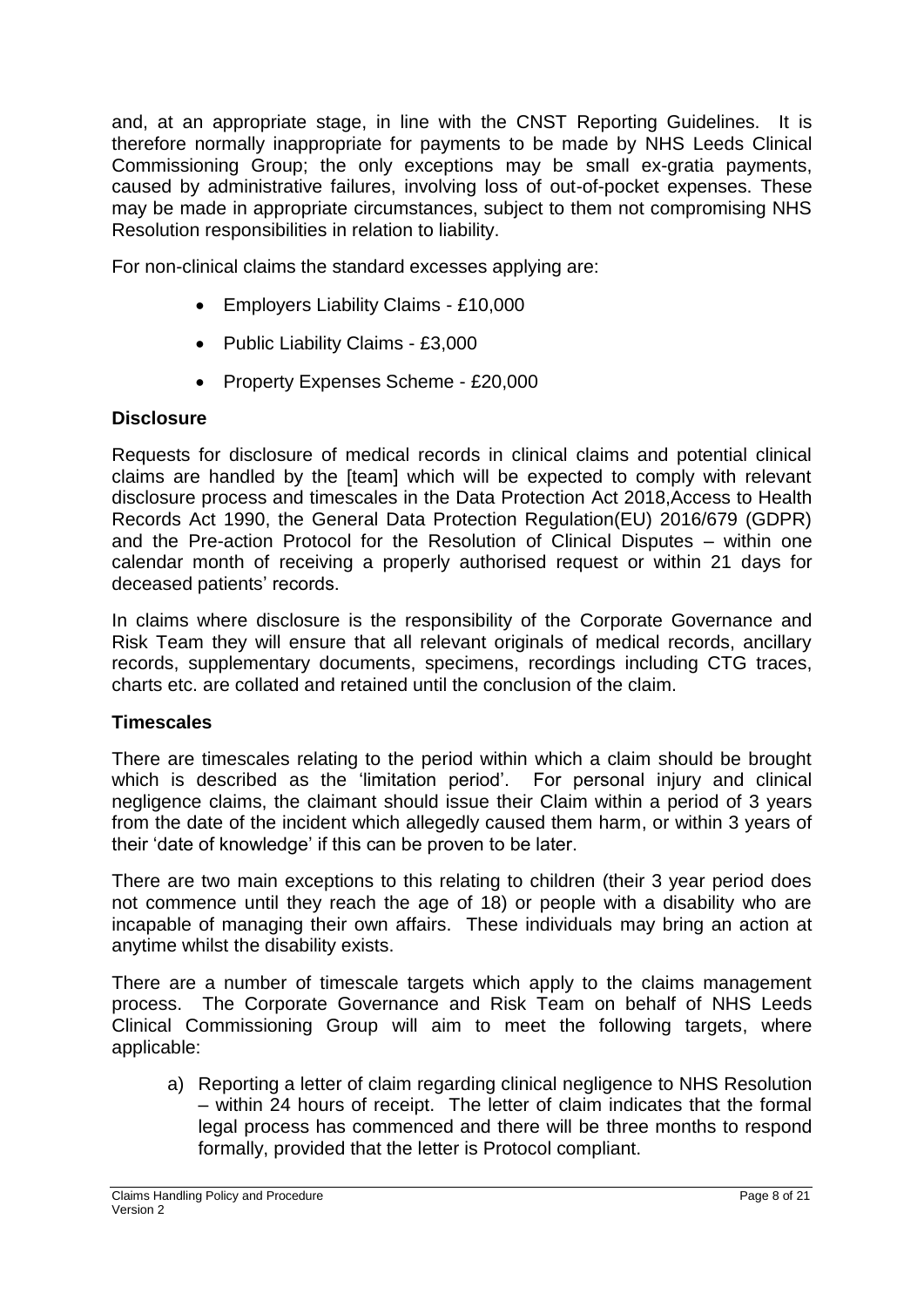- b) Reporting a potential employer/public liability claim to NHS Resolution immediately when a letter of claim has been received with the completed report form and disclosure list and as much key documentation as possible. If all the necessary documentation is not immediately available this should not delay the reporting. The letter of claim should be sent alone in the meantime.
- c) Acknowledge the Claimant's solicitors letter of claim within 21 days for LTPS claims and 14 days for Clinical Negligence claims.
- d) Report the service of formal proceedings to NHS Resolution immediately.

Any employee receiving paperwork or correspondence relating to a claim must contact the **Corporate Governance and Risk Team based at WIRA House** for advice and support. Any financial Court penalties incurred by managers holding onto claim information, and thereby slowing the process, will be chargeable to the service holding onto the documentation.

## **5. INVESTIGATION AND ROOT CAUSE ANALYSIS**

Internal investigations must be commenced immediately upon receipt of a letter of claim or claim form. Occasionally, it may be considered appropriate to commence investigations upon receipt of a request for records. This is likely to be the case for very serious claims which are likely to proceed against the CCG and which will have a significant financial impact upon the CCG. The decision to commence investigations at this stage will be made by the Risk Manager, in consultation with NHS Resolution and the Director of Corporate Services.

The Risk Manager should always be notified immediately of any incident or complaint that could result in a claim. The majority of claims originate from either a complaint or an incident, and will as a consequence have been investigated in accordance with the Incident Management Policy and Guidance. The investigating manager will already have carried out a detailed investigation using root cause analysis. This information should be obtained as part of a claims investigation.

If a claim is received which has not previously been investigated, the Head of Corporate Governance and Risk will appoint an investigation manager, who will carry out the investigation adopting a root cause analysis approach (see Incident Management Policy and Guidance). The purpose of conducting a root cause analysis of claims is to identify the real cause of the incident and to establish legal causation. Root Cause Analysis can also reveal underlying system failures and other contributory factors that may have had an impact on the claim.

The principal aims of any investigation will always be as follows:

- To identify the full names and titles of all staff involved, and the identity of doctors' defence organisations and membership numbers of professional bodies, if applicable.
- To establish an account of the original incident.
- To identify or maintain all written records.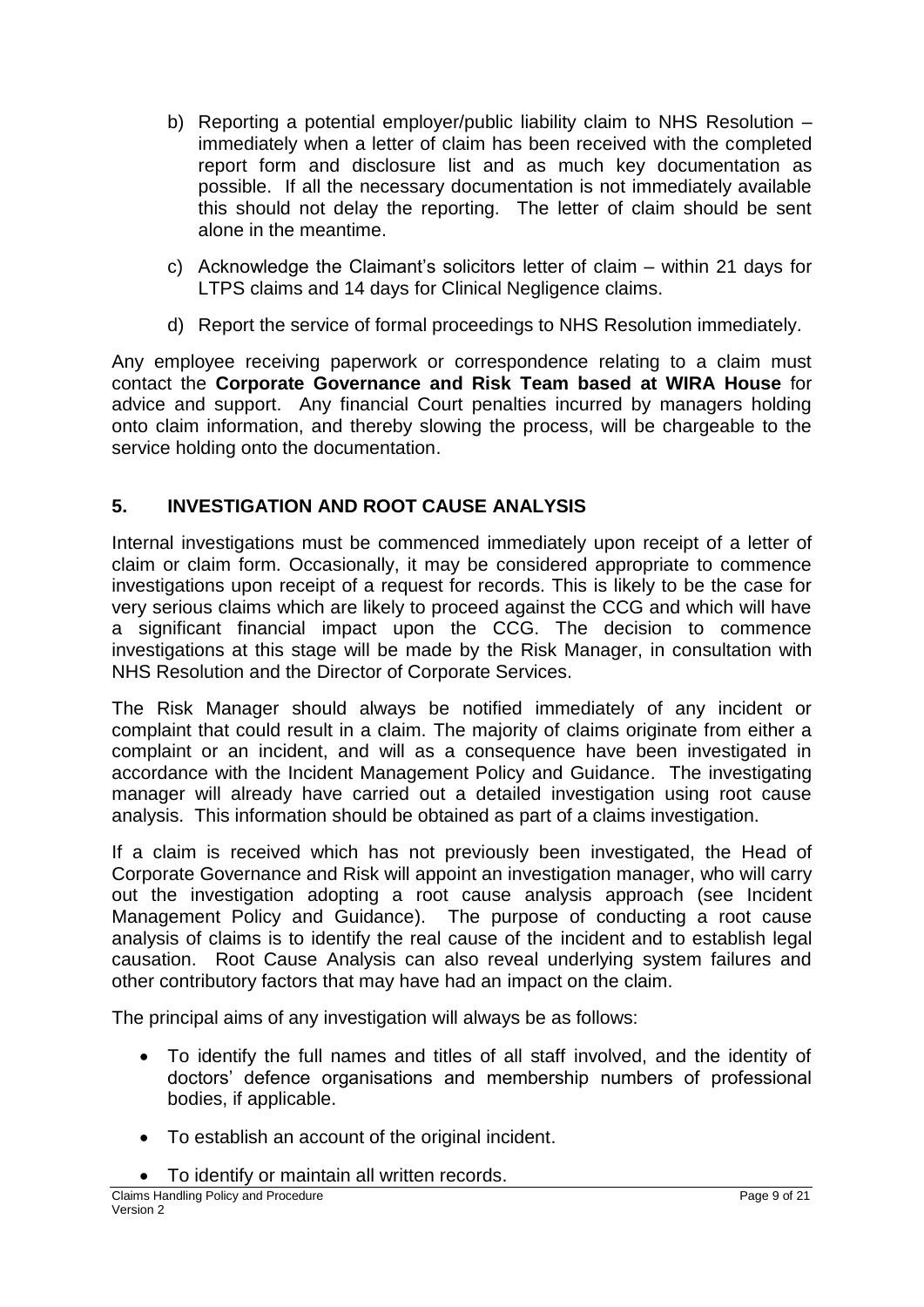To establish and maintain contact with the staff involved and to obtain an inhouse expert opinion.

### **6. CONFIDENTIALITY**

Staff involved in any claim will be made aware of the importance of maintaining confidentiality, particularly in relation to documentation and disclosure of records in accordance with the 'Confidentiality: NHS Codes of Practice'(DH2003).

The Corporate Governance and Risk Team will arrange the correct storage of all relevant records, by storing the original records securely in the designated location. If the records are required elsewhere, their whereabouts will be tracked and recorded on the case file.

On release of records, the Risk Manager, with the Information Governance Manager, shall determine the level of disclosure and check records to ensure that they contain only documents which should be disclosed to the patient's solicitors. Where the records are not disclosed in their entirety, a copy of the records will be retained with the claims file.

## **7. SUPPORT MECHANISMS FOR PATIENTS/CARERS AND STAFF**

#### **Staff**

Being required to be involved in litigation or inquest proceedings when an individual's practice, or conduct is under scrutiny, can be very stressful.

Systems are in place to assist staff during the investigation of a potential claim or Coroner's Inquest and all members of staff must be informed about the support and counselling service available. Any member of staff involved in the investigation of a claim will be kept informed of the progress of an investigation. Staff are asked to contact the Corporate Governance and Risk Team if they require some support or representation with preparation or attendance at proceedings.

It is not the intention of the investigation process to assess whether disciplinary action against an individual member of staff should be considered. However, if, as a result of the investigation, there is prima facie evidence of a breach of the law, professional misconduct, or repetitive incidents, further action may be taken. In these circumstances, the appropriate senior manager will decide whether the Disciplinary Policy and Procedures should be invoked.

Staff should also be aware that in exceptional circumstances their actions may give rise to personal criminal liability.

#### **Patients/Carers**

Promoting a culture of openness is a pre-requisite to improving patient safety and the quality of healthcare systems. It involves apologising and explaining what happened to patients who have been unintentionally harmed as a result of their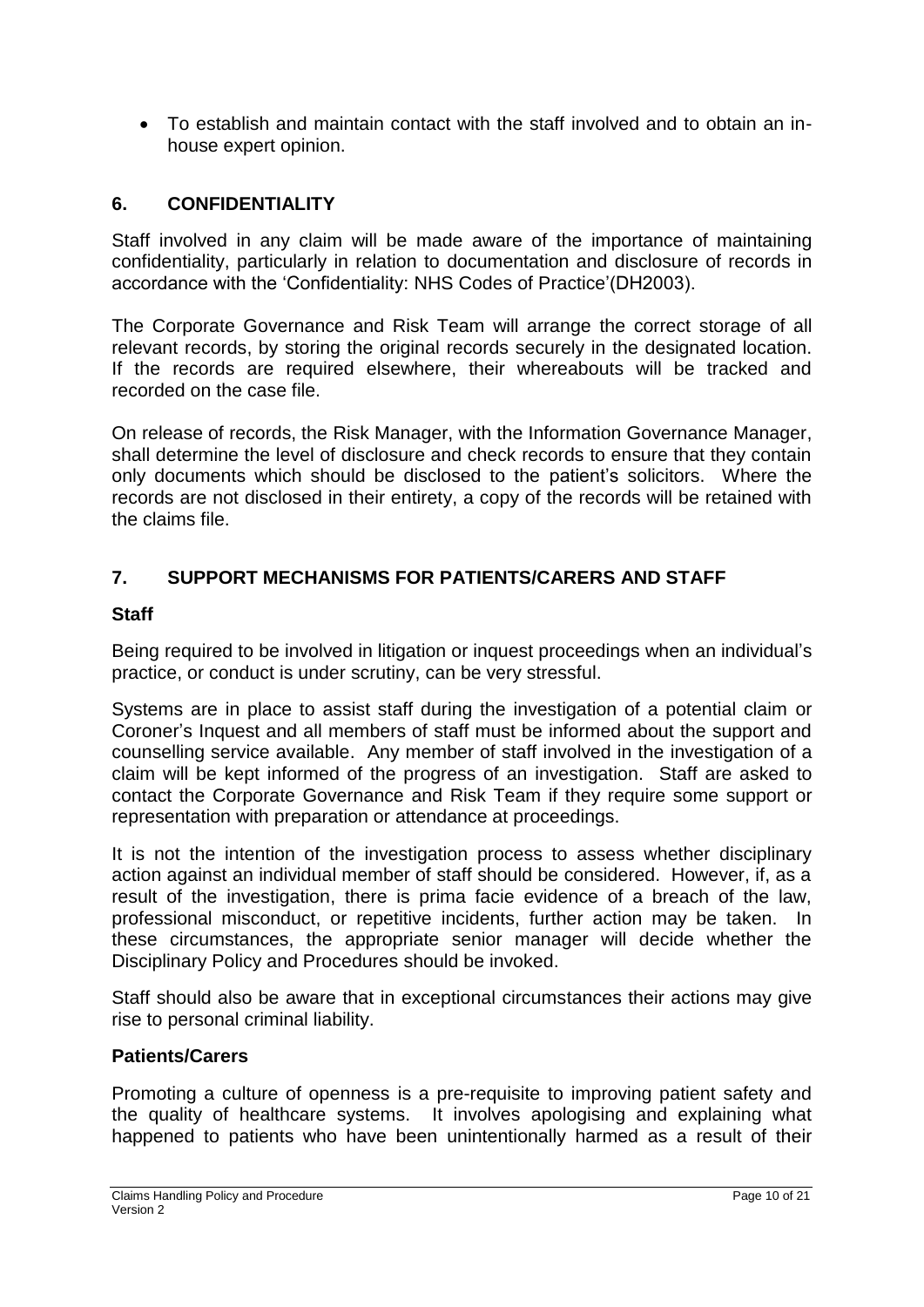healthcare treatment. It ensures communication is open, honest and occurs as soon as possible following an incident.

The key elements and principles of "Being Open" are outlined in NHS Leeds Clinical Commissioning Group Being Open Statement included in the Incident Management Policy and Procedures.

## **8. LINKS WITH GOVERNANCE AND RISK MANAGMENT**

Claims handling is part of the overall Corporate Governance and Risk Management function of NHS Leeds Clinical Commissioning Group. This is to ensure that there is a robust interface, in a way which enables the best use of information available around adverse incidents, thus avoiding duplication and unnecessary expense. Most claims will arise from incidents that have been reported under the incident reporting procedures and/or a complaint may also have been made.

The Corporate Governance and Risk Team has established systems in place for the sharing of information to ensure an integrated approach.

## **9. LIAISON WITH THIRD PARTIES**

The Risk Manager will report as appropriate to the Head of Corporate Governance and Risk, to determine if external agencies should be involved in the claim investigation process, for example:

- Where the circumstances give rise to suspicion of an unlawful act, the Director of Corporate Services will consult with the Accountable Officer to decide whether the matter should be reported to the Police Services/Health and Safety Executive.
- Where the circumstances give rise to allegations of professional misconduct, the Director of Corporate Services will advise whether the matter should be reported to the relevant professional body.
- Where Health and Safety issues arise, and the matter has not previously been reported, the Head of Corporate Governance and Risk will advise the Director of Corporate Services if the matter should be reported to the Health and Safety Executive.

The Corporate Governance and Risk Team will liaise with NHS Resolution; claimants; Coroner and claimant/defence solicitors as required. Specifically, NHS Resolution liaison will involve reporting appropriate cases in accordance with NHS Resolution reporting guidelines.

### **10. CORONER**

Correspondence with HM Coroner in the context of claims will be rare. When it occurs, the correspondence will be sent to the Corporate Governance and Risk Team. Coronial proceedings may alert the potential for a claim for damages. The Corporate Governance and Risk Team should always be notified of any inquest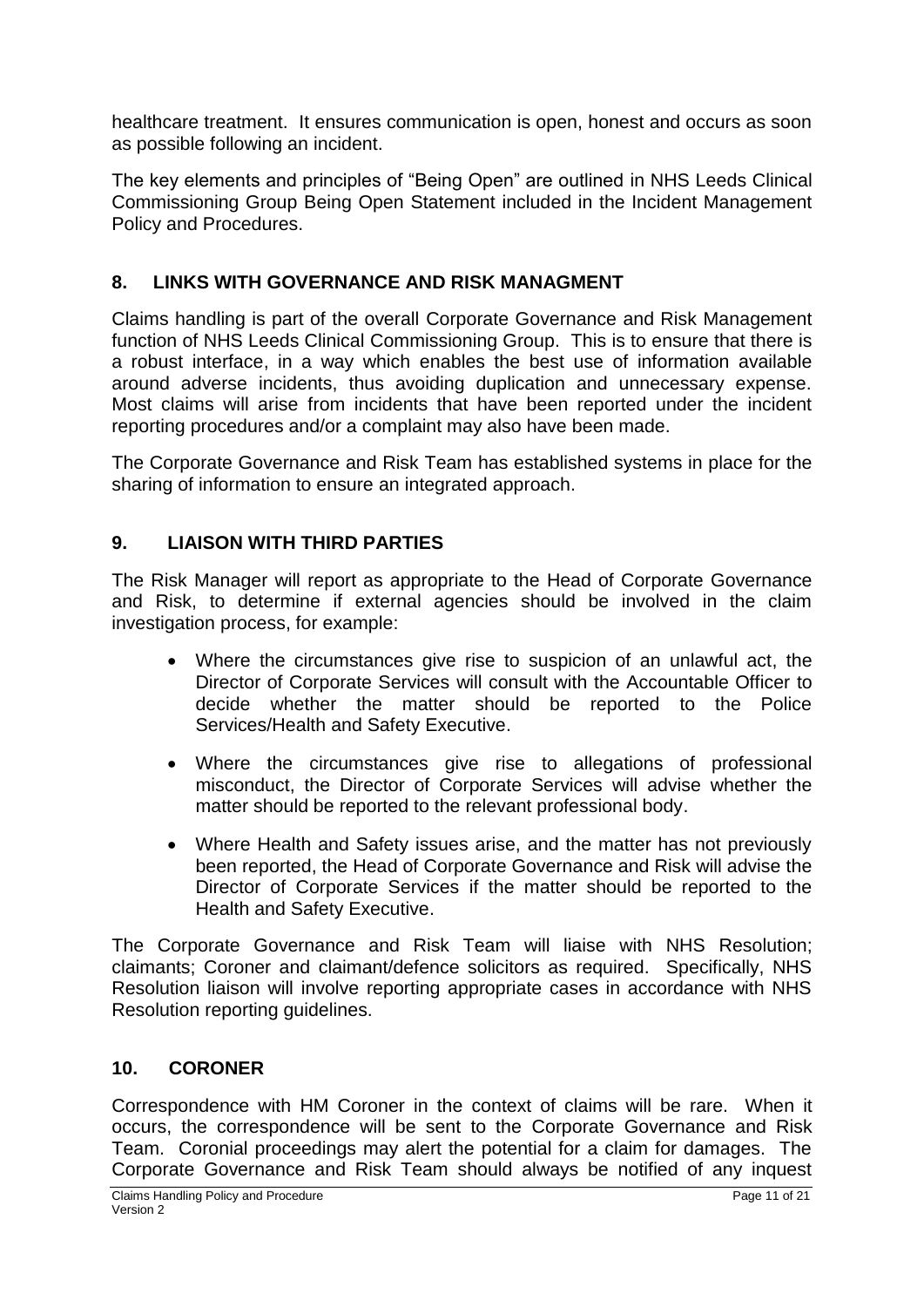proceedings by the clinical member of staff involved with the patient's care. NHS Resolution may then be forewarned, as NHS Resolution must be notified when a significant litigation risk has been identified.

Any employed manager that has staff who are asked to be involved in Coronial proceedings must make contact with the Corporate Governance and Risk Team as soon as they become aware, and most definitely no later than six weeks in advance of the proceedings, in order to establish if any legal representation is required for employees. If it becomes necessary to obtain legal representation, the procedure for seeking legal advice will be followed and the costs may be met by NHS Leeds Clinical Commissioning Group.

# **11. CLAIMS DATA COLLECTION AND ANALYSIS**

The Corporate Governance and Risk Team will have the responsibility to establish and maintain a database of all claims relating to NHS Leeds Clinical Commissioning Group, including information about the nature of each claim, financial data and other information.

This database will assist in the production of relevant and timely reports, including analysis of trends, as required by the Governing Body and NHS Resolution. Due regard will be paid to the confidentiality of data relating to individuals.

# **12. LEARNING FROM EXPERIENCE**

NHS Leeds Clinical Commissioning Group is committed to learn and make changes to practice to improve services as a result of claims. A systematic approach will be adopted to encourage learning and promote improvements in practice based on individual and aggregated analysis of incidents, complaints and claims, is a key.

Practice development and organisational learning occurs following the recommendations made from investigations into claims. The Corporate Governance and Risk Team will support teams to produce and implement action plans to develop good practice. Monitoring of progress against agreed action plans will be undertaken.

# **13. DECISION PROCESS**

The decision on resolving claims will be made on advice from NHS Resolution.

## **14. EX-GRATIA PAYMENTS**

Any ex-gratia settlements offered by NHS Leeds Clinical Commissioning Group, whether as a consequence of a case passing thorough the claims or complaints process are, by definition, not payments based upon legal liability, and are therefore not reimbursable by NHS Resolution. Ex-gratia payments can be made in settlement of small claims (caused by administrative failures, involving loss of out-ofpocket expenses). In all cases the offer must be made "*without prejudice or acceptance of liability as an ex-gratia payment and goodwill gesture, in full and final*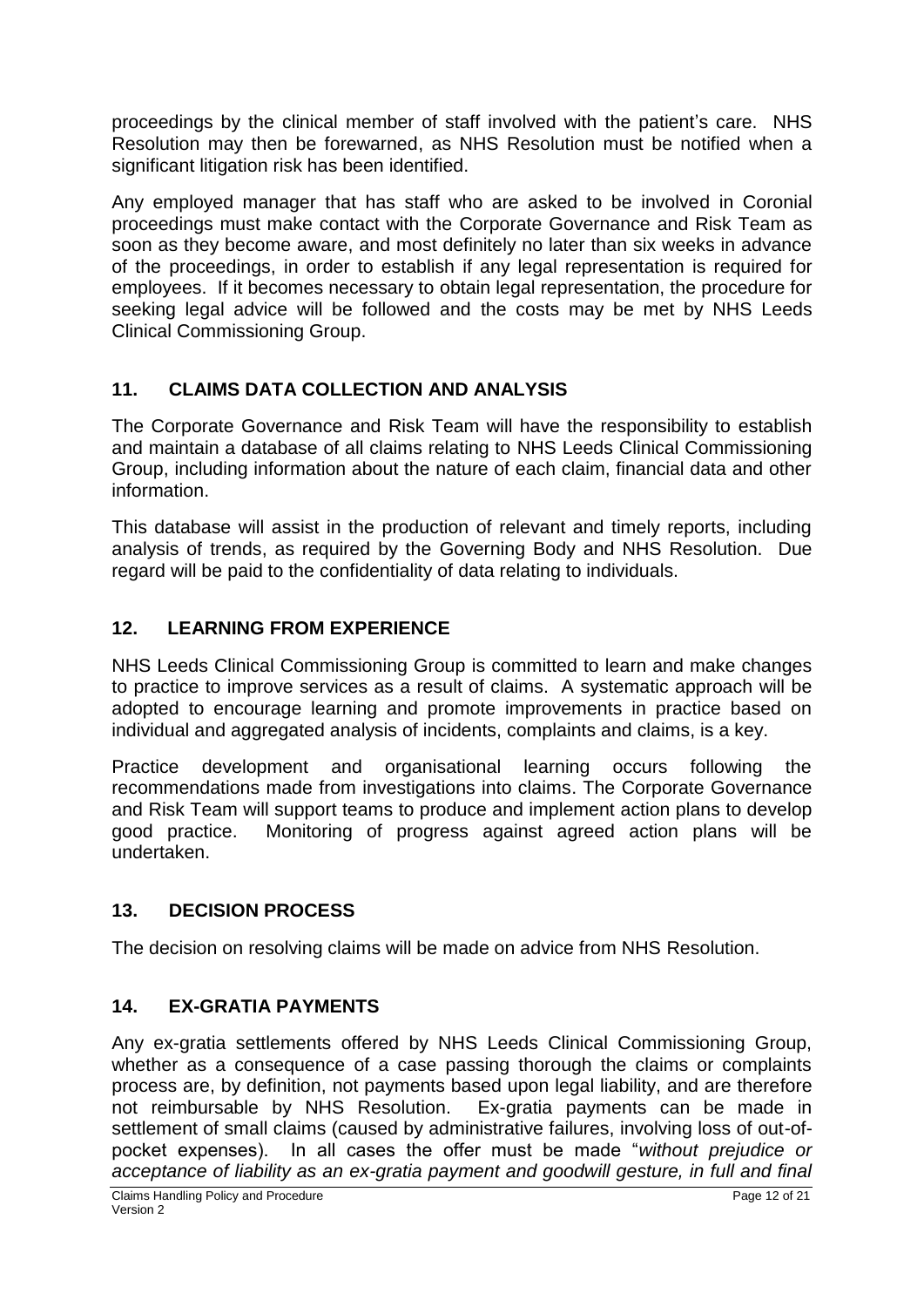*settlement*". Such payments must be approved in accordance with the CCG Operational Scheme of Delegation.

Payment of an ex-gratia settlement does not preclude a claimant from bringing a claim.

#### **15. REVIEW AND REVISION ARRANGEMENTS**

The Claims Handling Policy will be reviewed on a three yearly basis, or earlier in the event of changes to NHS Resolution requirements, changes in legislation and good practice.

#### **16. MONITORING COMPLIANCE/EFFECTIVENESS**

The effectiveness of the implementation of this policy will be monitored by the six monthly reports of all claims, which will be submitted to the Audit Committee.

The reports will inform against the following quality performance indicators:

- Specify the numbers of claims received
- Identify the subject matter of those claims
- Recommendation and actions taken

#### **17. REFERENCES**

- Pre-Action Protocols for the Resolution of Clinical Disputes 1998/183 [online]. London: the Stationery Office. Available from [www.justice.gov.uk](http://www.justice.gov.uk/)
- Department for Constitutional Affairs 1998. Pre-Action Protocols for Personal Injury Claims [online]. London: the Stationery Office. Available from [www.justice.gov.uk](http://www.justice.gov.uk/)
- The National Health Service Litigation Authority Framework Document. Available from [www.resolution.nhs.uk](http://www.resolution.nhs.uk/) (Publications – Claims publications)
- Clinical Negligence Reporting Guidelines fifth edition October 2008. Available from [www.resolution.nhs.uk](http://www.resolution.nhs.uk/) (Publications – Claims publications)
- Non-clinical claims reporting guidelines. Available from [www.resolution.nhs.uk](http://www.resolution.nhs.uk/) (Publications – Claims publications)
- NHS Resolution Disclosure List. Available from [www.resolution.nhs.uk](http://www.resolution.nhs.uk/) (Publications – Claims publications)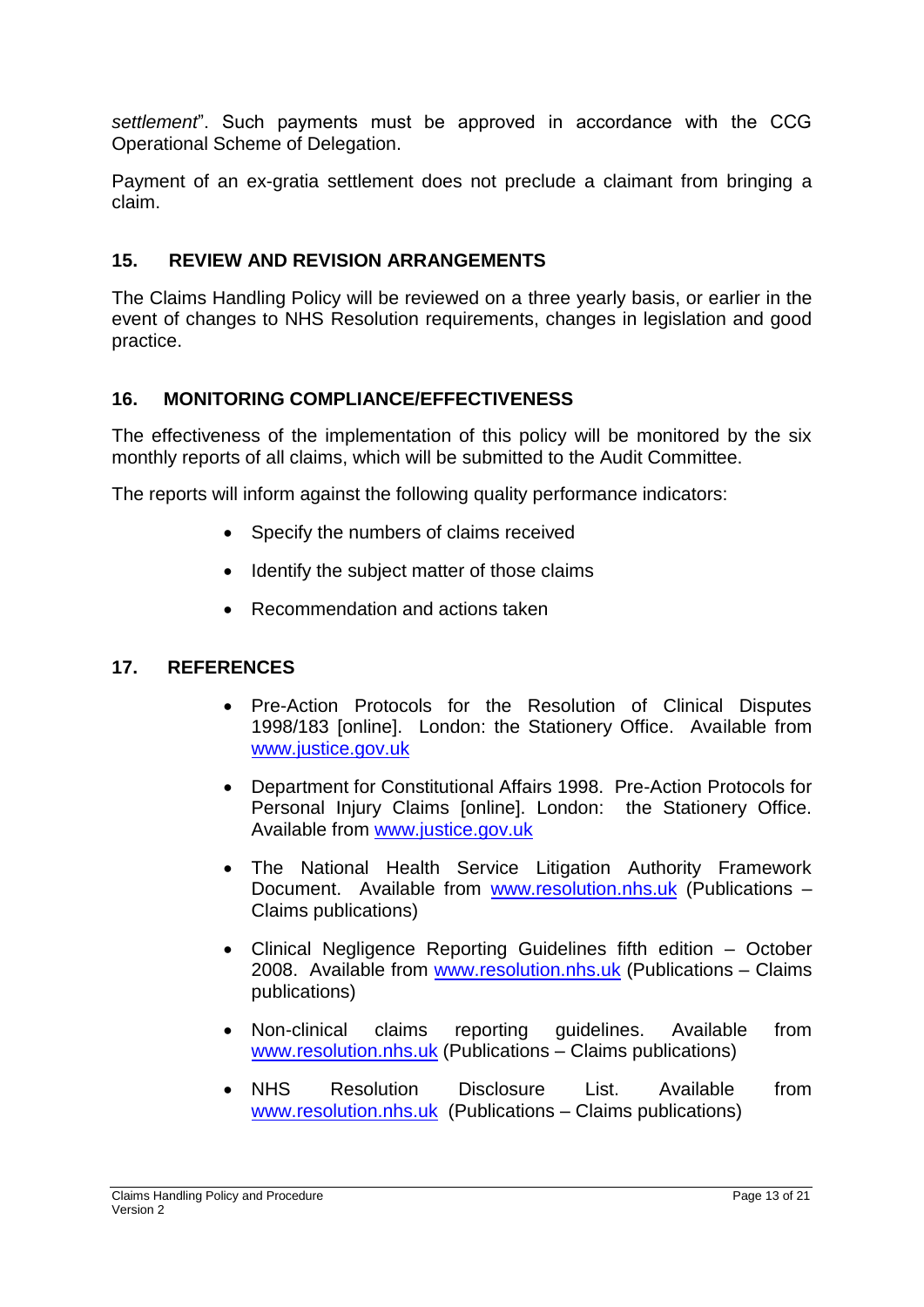Confidentiality – NHS Codes of Practice (DH2003) [https://www.gov.uk/government/publications/confidentiality-nhs](https://www.gov.uk/government/publications/confidentiality-nhs-code-of-practice)[code-of-practice](https://www.gov.uk/government/publications/confidentiality-nhs-code-of-practice)

## **18. ASSOCIATED POLICIES**

- The NHS Leeds Clinical Commissioning Group Incident Management Policy and Guidance
- The NHS Leeds Clinical Commissioning Group Complaints, Concerns, Comments and Compliments Policy
- The NHS Leeds Clinical Commissioning Group Disciplinary Policy
- The NHS Leeds Clinical Commissioning Group Operational Scheme of Delegation

## **19. DEFINITIONS**

| Adverse incident                                                                           | An adverse incident is an event which causes, or has the<br>potential to cause, unexpected or unwanted effects that will<br>involve the safety of patients, staff, users and other people.                                                                                                                                                     |
|--------------------------------------------------------------------------------------------|------------------------------------------------------------------------------------------------------------------------------------------------------------------------------------------------------------------------------------------------------------------------------------------------------------------------------------------------|
| $Claim - as defined$<br><b>NHS</b><br>the<br>in.<br><b>Resolution</b><br><b>Guidelines</b> | An allegation of clinical negligence and/or a demand for<br>compensation made following an adverse clinical incident<br>resulting in personal injury, or any untoward occurrence that<br>carries significant litigation risk for Leeds CCG.                                                                                                    |
| Claimant                                                                                   | A person making a claim.                                                                                                                                                                                                                                                                                                                       |
| Complaint                                                                                  | A complaint is an expression of dissatisfaction about any<br>aspect of the CCG and its commissioned services requiring a<br>response.                                                                                                                                                                                                          |
| Coroner                                                                                    | A coroner is a person whose standard role is to confirm and<br>certify the death of an individual within a jurisdiction. A coroner<br>may also conduct or order an inquest into the manner or<br>cause of death, and investigate or confirm the identity of an<br>unknown person who has been found dead within the<br>coroner's jurisdiction. |
| Executor                                                                                   | When the testator (the person who created the will) dies, the<br>executor, who is named in the will, administers the distribution<br>of the estate to the beneficiaries (a beneficiary is any person<br>or organization that receives the assets after the testator's                                                                          |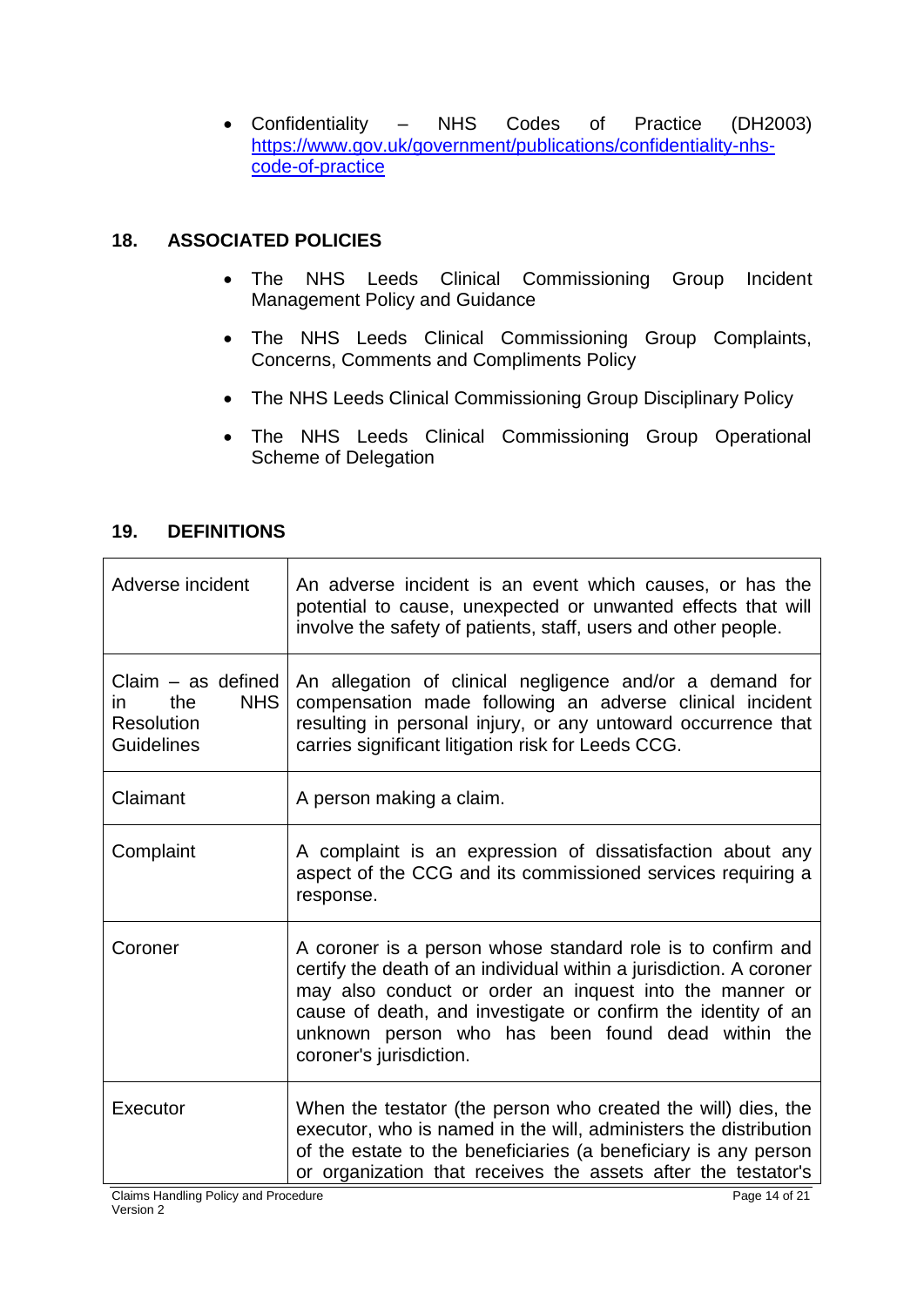|                                   | death).                                                                                                                                                                                                                                                                                                                                                                                                                                                                                                                                                                                                |  |  |
|-----------------------------------|--------------------------------------------------------------------------------------------------------------------------------------------------------------------------------------------------------------------------------------------------------------------------------------------------------------------------------------------------------------------------------------------------------------------------------------------------------------------------------------------------------------------------------------------------------------------------------------------------------|--|--|
| Ex gratia payments                | An ex gratia payment is one that is given as a favour or gift<br>and not because it is legally necessary                                                                                                                                                                                                                                                                                                                                                                                                                                                                                               |  |  |
| Independent<br>contractors        | An independent contractor is a natural person, business, or<br>corporation that provides goods or services to another entity<br>under terms specified in a contract or within a verbal<br>agreement. Unlike an employee, an independent contractor<br>does not work regularly for an employer but works as and<br>when required, during which time they may be subject to law<br>of agency. Independent contractors are usually paid on a<br>freelance basis. Contractors often work through a limited<br>company or franchise, which they themselves own, or may<br>work through an umbrella company. |  |  |
| Mental capacity                   | 'Mental capacity' means being able to make your own<br>decisions.                                                                                                                                                                                                                                                                                                                                                                                                                                                                                                                                      |  |  |
|                                   | Someone lacking capacity - because of an illness or disability<br>such as a mental health problem, dementia or a learning<br>disability - cannot do one or more of the following four things:                                                                                                                                                                                                                                                                                                                                                                                                          |  |  |
|                                   | Understand information given to them about a particular<br>٠<br>decision                                                                                                                                                                                                                                                                                                                                                                                                                                                                                                                               |  |  |
|                                   | Retain that information long enough to be able to make<br>٠<br>the decision                                                                                                                                                                                                                                                                                                                                                                                                                                                                                                                            |  |  |
|                                   | Weigh up the information available to make the<br>٠<br>decision                                                                                                                                                                                                                                                                                                                                                                                                                                                                                                                                        |  |  |
|                                   | Communicate their decision.<br>٠                                                                                                                                                                                                                                                                                                                                                                                                                                                                                                                                                                       |  |  |
| Inquest                           | An official process to discover the cause of someone's death.<br>The process is led by the Coroner.                                                                                                                                                                                                                                                                                                                                                                                                                                                                                                    |  |  |
| Litigant in person                | A claimant who brings a claim without the assistance of a<br>solicitor.                                                                                                                                                                                                                                                                                                                                                                                                                                                                                                                                |  |  |
| <b>NHS Resolution</b>             | NHS Resolution is, in effect, an insurer to NHS bodies.                                                                                                                                                                                                                                                                                                                                                                                                                                                                                                                                                |  |  |
| Personal<br>criminal<br>liability | The liability that arises out of an individual breaking a law or<br>committing a criminal act. Liability insurance does not cover<br>criminal liability.                                                                                                                                                                                                                                                                                                                                                                                                                                               |  |  |
| Pre-action                        | Use of the court's power to order disclosure, pre-action, so                                                                                                                                                                                                                                                                                                                                                                                                                                                                                                                                           |  |  |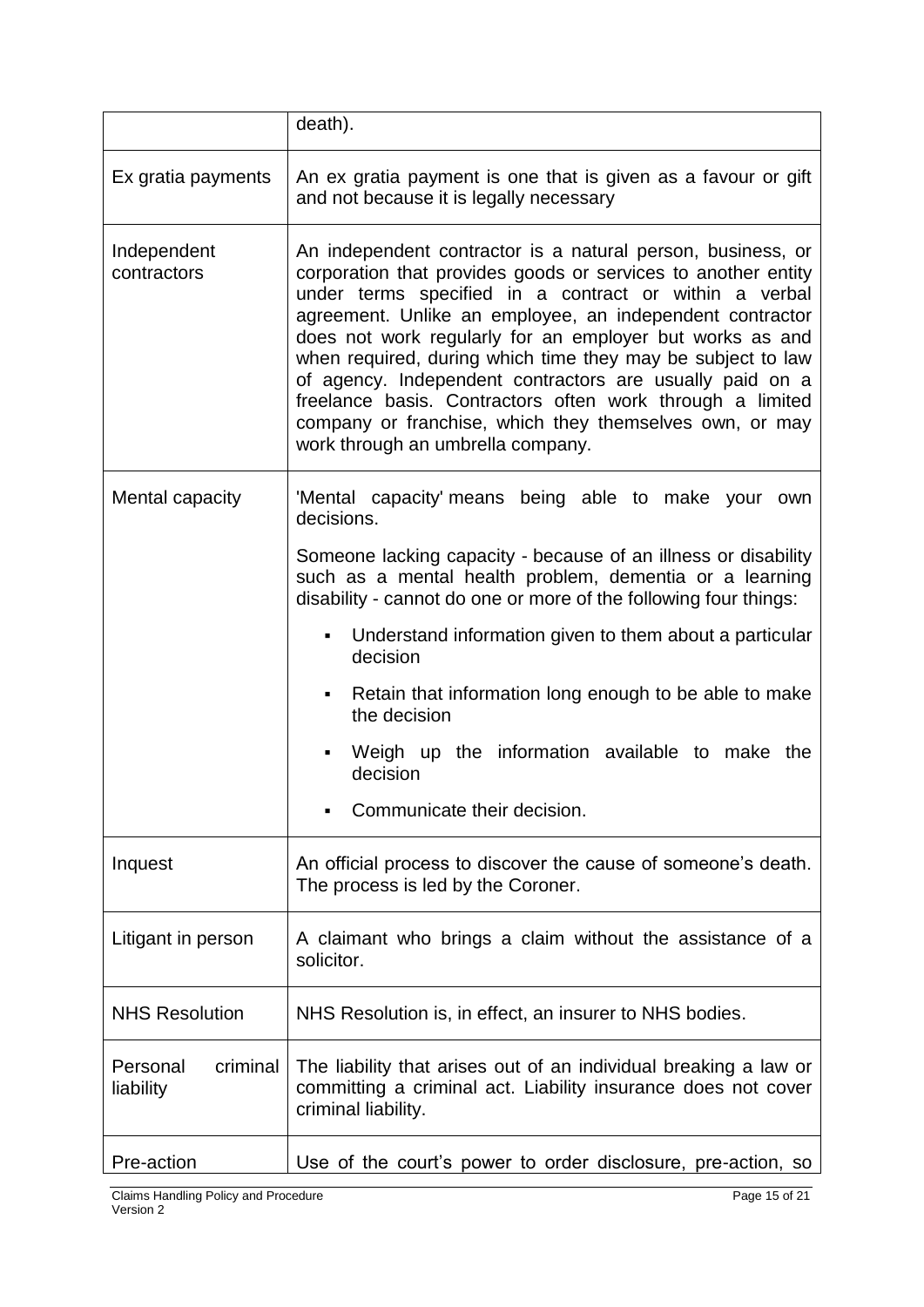| disclosure                             | before proceedings have commenced, to determine whether<br>there are documents in their opponent's possession which<br>have a great impact upon the evidence available to resolve<br>the dispute.                                                                                                                                                                                          |  |  |
|----------------------------------------|--------------------------------------------------------------------------------------------------------------------------------------------------------------------------------------------------------------------------------------------------------------------------------------------------------------------------------------------------------------------------------------------|--|--|
| Pre-action protocol<br>letter of claim | Pre-action protocols are a series of steps to be taken by a<br>person who wishes to bring a claim to court. The purpose of<br>the pre-action protocols is very clear and covers the following:                                                                                                                                                                                             |  |  |
|                                        | 1. To encourage the parties to settle disputes through the<br>use of Alternative Dispute Resolution (ADR) such as<br>mediation and arbitration.                                                                                                                                                                                                                                            |  |  |
|                                        | 2. To ensure that parties are able to get all the information<br>needed as soon as possible.                                                                                                                                                                                                                                                                                               |  |  |
|                                        | 3. To allow suitable offers to resolve the issue to be made.                                                                                                                                                                                                                                                                                                                               |  |  |
|                                        | 4. To ensure that, if the issue goes to court, it can be dealt<br>with as quickly and simply as possible                                                                                                                                                                                                                                                                                   |  |  |
| Root cause analysis                    | Root cause analysis is a method of problem solving used for<br>identifying the root causes of faults or problems.                                                                                                                                                                                                                                                                          |  |  |
| Small claims                           | Caused by administrative failures, involving loss of out-of-<br>pocket expenses.                                                                                                                                                                                                                                                                                                           |  |  |
| Unacknowledged                         | Without confirming receipt of the claim to the complainant.                                                                                                                                                                                                                                                                                                                                |  |  |
| <b>CNST</b>                            | Clinical Negligence Scheme for Trusts (CNST) - The scheme<br>operated by the National Health Service Resolution (NHSR) of<br>which the CCG is a member for the management of clinical<br>claims including the instruction of solicitors and settlement of<br>clinical negligence claims.                                                                                                   |  |  |
|                                        | Members' contributions are based on a range of factors, for<br>example size of Trust, specialities and number of whole time<br>equivalent clinical staff and claims and the demonstration of<br>effective learning from claims which is likely to reduce the<br>frequency or value of claims.                                                                                              |  |  |
| <b>LTPS</b>                            | Liabilities to Third Parties Scheme (LTPS) — The scheme,<br>operated by the National Health Service Litigation Authority of<br>which the CCG is a member, and which assumes liability for<br>the instruction of Solicitors (subject to member excess) and<br>settlement of all non-clinical claims (that is to say employers<br>and public liability claims and property expenses claims). |  |  |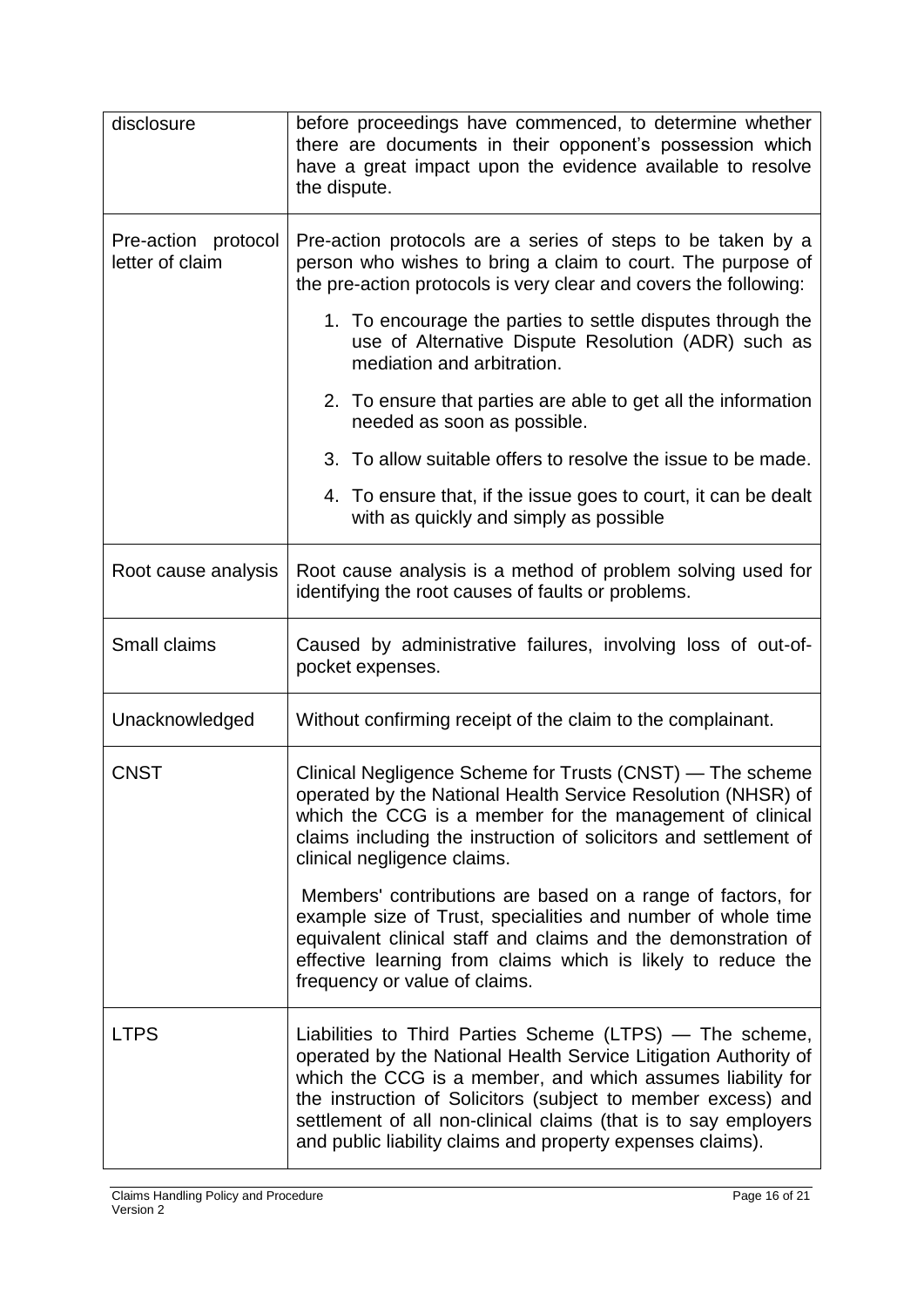| Property Expenses<br>Scheme | The scheme, operated by the NHSR of which the CCG is a<br>member, and which assumes liability for the management and<br>settlement of all claims made by the Trust in respect of<br>premises and property.                                                                                                                                                                                                                                                                                                                                                                                                                                                                                                                                                         |
|-----------------------------|--------------------------------------------------------------------------------------------------------------------------------------------------------------------------------------------------------------------------------------------------------------------------------------------------------------------------------------------------------------------------------------------------------------------------------------------------------------------------------------------------------------------------------------------------------------------------------------------------------------------------------------------------------------------------------------------------------------------------------------------------------------------|
| Limitation                  | Under ss 11 and 12 of the Limitation Act 1980 where a claim<br>is pursued for personal injuries, the claimant must normally<br>commence an action within 3 years from the date on which the<br>cause of action/injury occurred or the date on which the<br>claimant acquired date of knowledge (if later) that the injury<br>was caused as a result of negligence. In respect of children, a<br>claim can be brought until the age of 21 (3 years following the<br>child's 18th birthday). In cases of children with severe<br>disabilities, who lack capacity, a claim may be brought for life.<br>Also in cases where the claimant is suffering from a mental<br>illness limitation can change according to the illness and<br>whether the patient has capacity. |
| Statement of truth          | The way that court proceedings are signed off as true and<br>accurate in the claims process.                                                                                                                                                                                                                                                                                                                                                                                                                                                                                                                                                                                                                                                                       |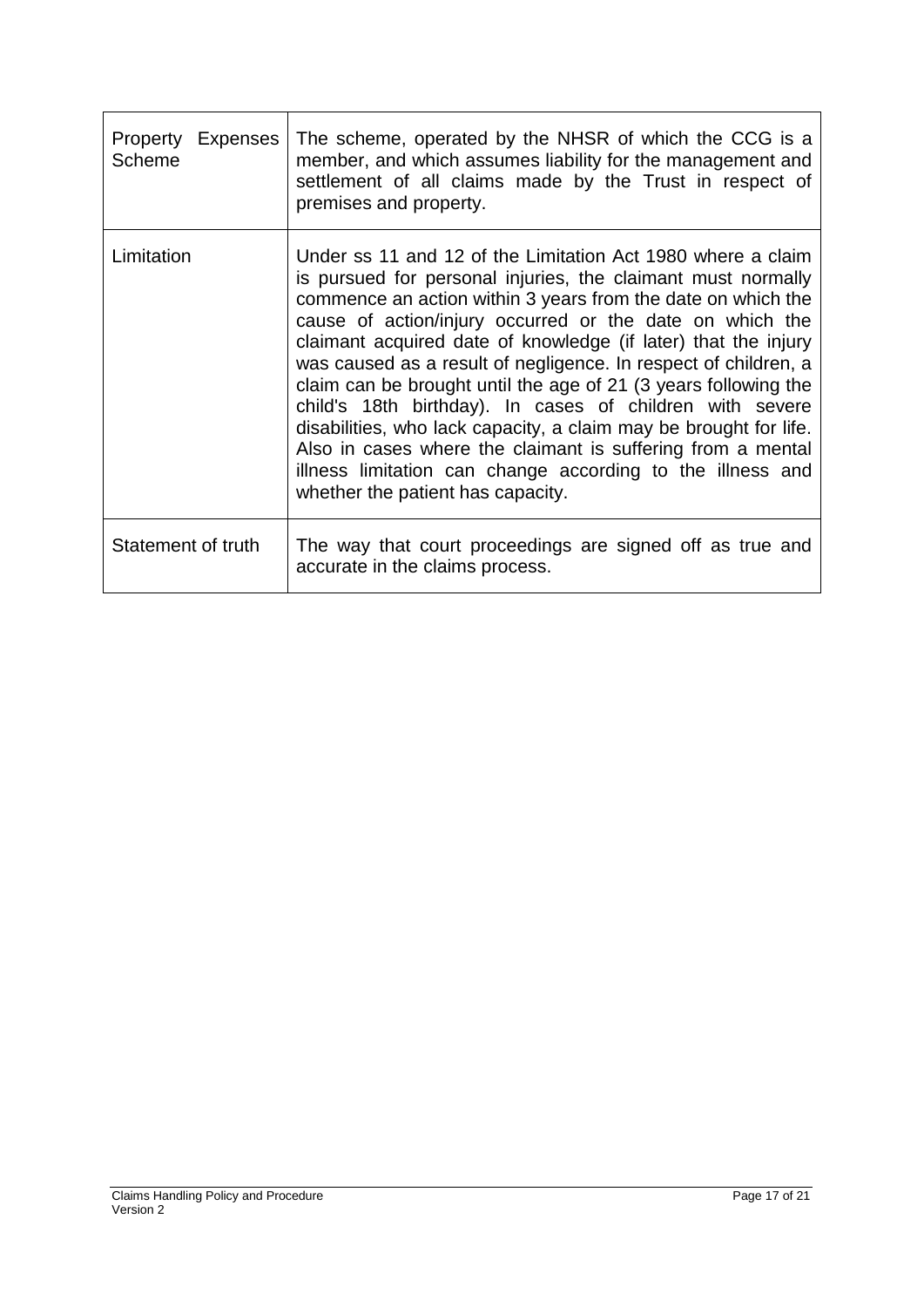# **Appendix 1**

## **CLAIMS PROCESS FLOWCHART**

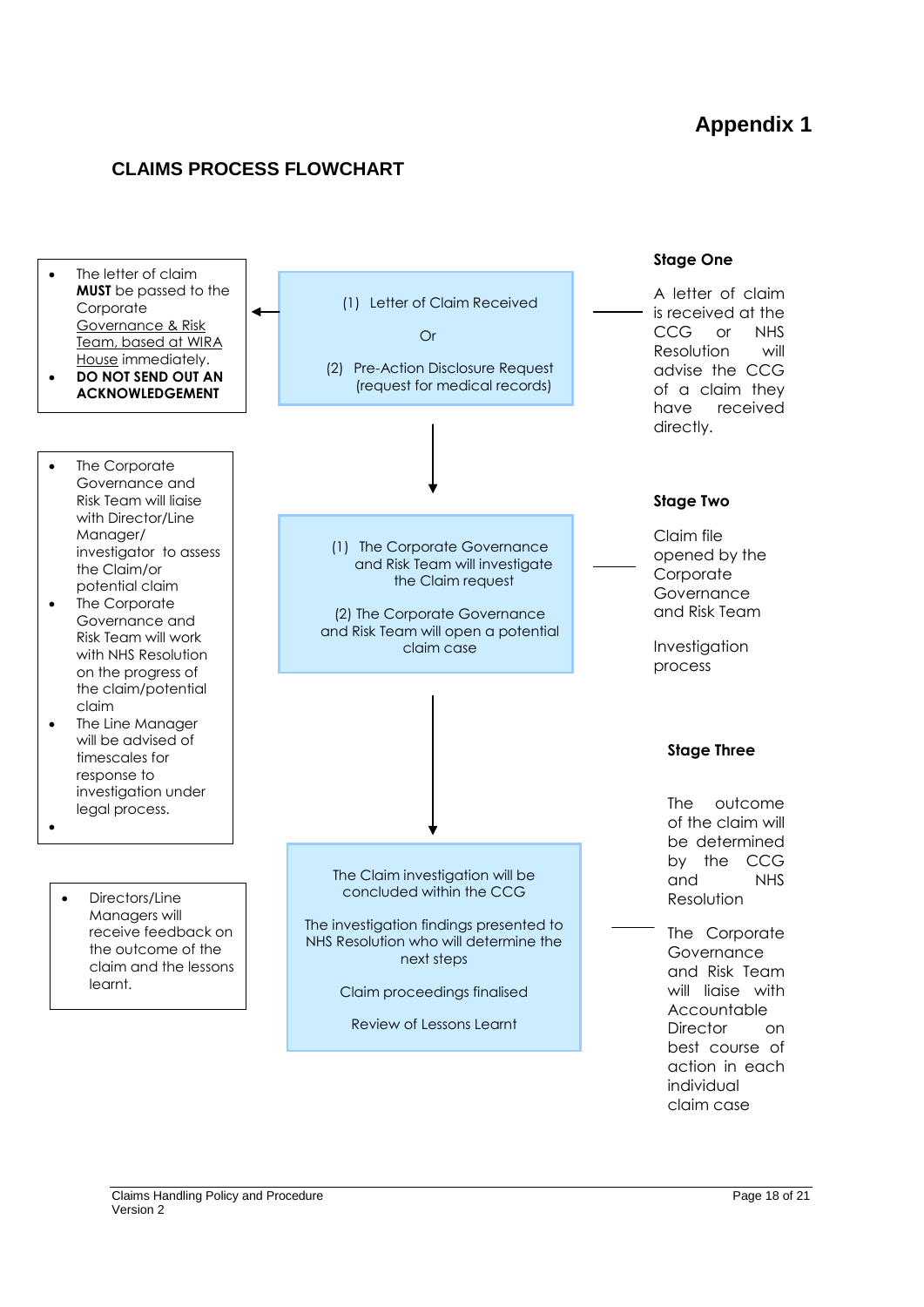# **Equality Impact Assessment**

| Title of policy                                        | Claims<br><b>Handling</b><br><b>Procedure</b> | <b>Policy</b><br>and |
|--------------------------------------------------------|-----------------------------------------------|----------------------|
| Names and roles of people completing the<br>assessment | Anne Ellis Playfair, Risk Manager             |                      |
| Date assessment started/completed                      | 8/1/19                                        | 8/1/19               |

| 1. Outline                                 |                                                                                                                                 |
|--------------------------------------------|---------------------------------------------------------------------------------------------------------------------------------|
| Give a brief summary<br>of the policy      | To provide guidance on the procedure for dealing with<br>claims made against NHS Leeds Clinical Commissioning<br>Group.         |
| What outcomes<br>do<br>you want to achieve | Claims against the CCG are dealt with effectively and that<br>all legislative and court imposed deadlines can be adhered<br>to. |

| 2. Evidence, data or research                                                                   |                                                                            |  |  |  |
|-------------------------------------------------------------------------------------------------|----------------------------------------------------------------------------|--|--|--|
| Give<br>details<br>evidence, data or<br>research used<br>to<br>inform the analysis<br>of impact | of The policy has been written in conjunction with current<br>legislation. |  |  |  |

| 3. Consultation, engagement                                                                               |                                                                                                                                                                                           |  |  |
|-----------------------------------------------------------------------------------------------------------|-------------------------------------------------------------------------------------------------------------------------------------------------------------------------------------------|--|--|
| Give<br>consultation<br>engagement<br><b>activities</b><br>used<br>to<br>inform the analysis<br>of impact | <b>details of all</b> This policy has been shared with the Head of Corporate<br>and   Governance and Risk, the Director of Corporate Services<br>and, the Equality and Diversity Manager. |  |  |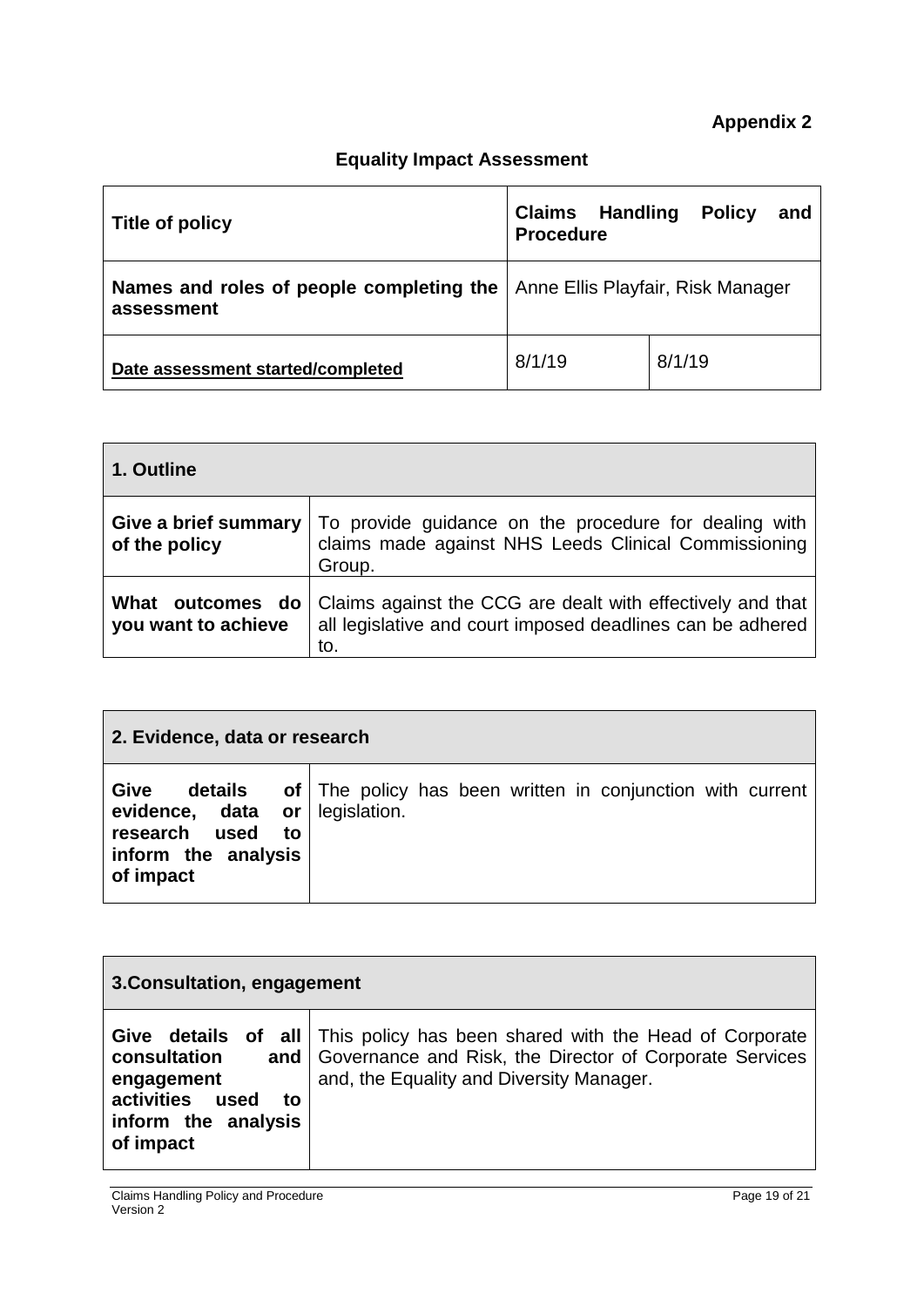## **4.Analysis of impact**

This is the core of the assessment, using the information above detail the actual or likely impact on protected groups, with consideration of the general duty to;

eliminate unlawful discrimination; advance equality of opportunity; foster good relations

|                                                                                                                    | likely<br>there<br>Are<br>any<br>impacts?<br>Are any groups going to<br>be affected differently?<br>Please describe. | <b>Are</b><br>these<br>negative<br>or<br>positive?                                                                                                                                                                                                                                                                                                                              | What<br>action will<br>be<br>taken to address any<br>negative<br>impacts<br>or<br>enhance<br>positive<br>ones? |  |
|--------------------------------------------------------------------------------------------------------------------|----------------------------------------------------------------------------------------------------------------------|---------------------------------------------------------------------------------------------------------------------------------------------------------------------------------------------------------------------------------------------------------------------------------------------------------------------------------------------------------------------------------|----------------------------------------------------------------------------------------------------------------|--|
| Age                                                                                                                | <b>No</b>                                                                                                            |                                                                                                                                                                                                                                                                                                                                                                                 |                                                                                                                |  |
| <b>Carers</b>                                                                                                      | <b>No</b>                                                                                                            |                                                                                                                                                                                                                                                                                                                                                                                 |                                                                                                                |  |
| <b>Disability</b>                                                                                                  | <b>No</b>                                                                                                            |                                                                                                                                                                                                                                                                                                                                                                                 |                                                                                                                |  |
| <b>Sex</b>                                                                                                         | No                                                                                                                   |                                                                                                                                                                                                                                                                                                                                                                                 |                                                                                                                |  |
| Race                                                                                                               | <b>No</b>                                                                                                            |                                                                                                                                                                                                                                                                                                                                                                                 |                                                                                                                |  |
| <b>Religion</b><br>or<br>belief                                                                                    | <b>No</b>                                                                                                            |                                                                                                                                                                                                                                                                                                                                                                                 |                                                                                                                |  |
| <b>Sexual</b><br>orientation                                                                                       | <b>No</b>                                                                                                            |                                                                                                                                                                                                                                                                                                                                                                                 |                                                                                                                |  |
| <b>Gender</b><br>reassignment                                                                                      | <b>No</b>                                                                                                            |                                                                                                                                                                                                                                                                                                                                                                                 |                                                                                                                |  |
| Pregnancy<br>and maternity                                                                                         | <b>No</b>                                                                                                            |                                                                                                                                                                                                                                                                                                                                                                                 |                                                                                                                |  |
| <b>Marriage</b><br>and<br>civil                                                                                    | <b>No</b>                                                                                                            |                                                                                                                                                                                                                                                                                                                                                                                 |                                                                                                                |  |
| partnership                                                                                                        |                                                                                                                      |                                                                                                                                                                                                                                                                                                                                                                                 |                                                                                                                |  |
| Other relevant<br>group                                                                                            | <b>No</b>                                                                                                            |                                                                                                                                                                                                                                                                                                                                                                                 |                                                                                                                |  |
|                                                                                                                    |                                                                                                                      |                                                                                                                                                                                                                                                                                                                                                                                 |                                                                                                                |  |
| If any negative/positive impacts were<br>identified are they valid, legal and/or<br>justifiable?<br>Please detail. |                                                                                                                      | No anticipated detrimental impact<br>on any equality group. The policy is<br>applicable to all employees and<br>adheres to the NHS Resolution<br>Standards, statutory requirements<br>best<br>practice. Makes all<br>and<br>reasonable provision<br>to ensure<br>equity of access to all employees.<br>There are no statements, conditions<br>or requirements that disadvantage |                                                                                                                |  |

any particular group of people with

a protected characteristic.